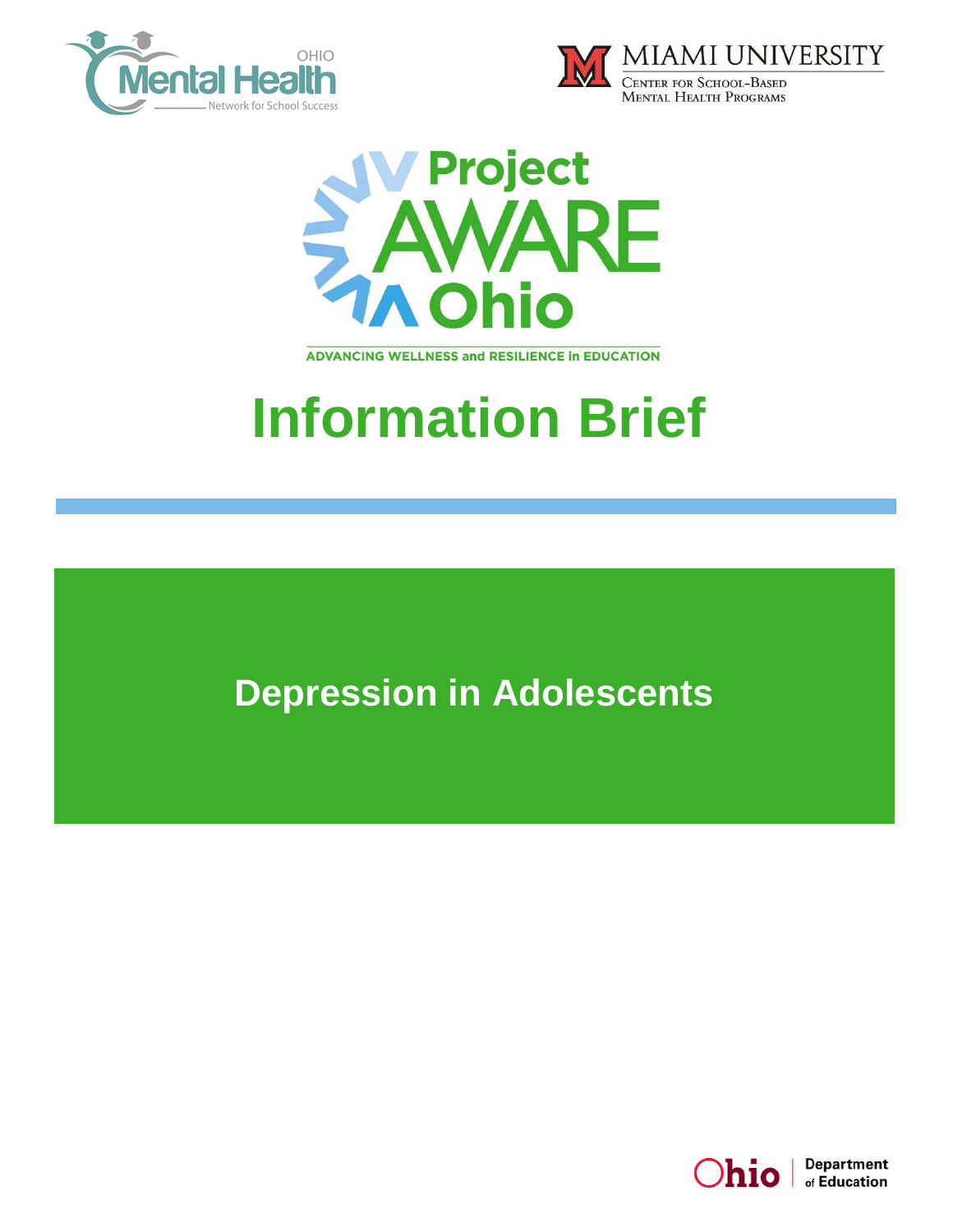

# **INTRODUCTION TO DEPRESSION IN ADOLESCENTS**

The purpose of this information brief is to identify the risk factors associated with depression in adolescents and show how schools can contribute to prevention of this disorder, and help adolescents with depression.

Adolescent depression is one of the most common problems that influence adolescents' well-being. Depression is a mood disorder that causes the feeling of sadness and loss of interest in activities that previously were stimulating.<sup>11</sup> Depression also negatively influences how people think, feel and behave, which typically results in a general reduction in functioning.

Depression is the third leading cause of adolescents' mental illness and disability.<sup>8,15</sup> A common effect of adolescent depression is that it alters physical and psychological perspectives. Depression has been linked to both significant reductions in quality of life and increases in suicidal ideation and completion, the latter being the third leading cause of death for adolescents ages 15 to 19.<sup>8</sup> Several studies find that high depression rates (ranging from 7.1 to 19.4 percent) occur at the mean age of 14.5 years in 12 European countries.<sup>1,10</sup> Though the percentage may not seem high, in raw numbers it equates to millions of adolescents suffering from depression across these European countries. The 2013 Youth Risk Behavior Survey conducted by the Ohio Department of Education reported a 10 percent suicide attempt rate for Ohio youth.<sup>12</sup>

Many factors contribute to adolescent depression, including parent-child relationships, peer relationships or other stressors. Also, adolescents may face barriers to seeking help from professional mental health services. According to Cheung et al. (2018), only a small percentage of depressed adolescents are treated by professional mental health services.<sup>4</sup> Limited professional mental health services restrict the opportunities that adolescents have to prevent and/or be treated for depression.

#### **UNDERSTANDING RISK AND PROTECTIVE FACTORS**

A **risk factor** is a factor associated with an increase in probability of a certain outcome.<sup>2</sup> Conversely, a **protective factor** is a factor associated with a decrease in probability of a certain outcome. For adolescent depression, risk factors increase the likelihood that an adolescent will become depressed, while a protective factor decreases that chance. Keep in mind that risk and protective factors do not guarantee an individual will or will not experience a given outcome; they are simply things that make it more or less likely.



*Figure 1. Google images*

# **General Risk and Protective Factors Associated with Adolescent Depression2, 6, <sup>10</sup>**

| <b>Risk Factors:</b>                                                                                                                                                                                                                                                                                                                                          | <b>Protective Factors:</b>                                                                                                                                                                                  |
|---------------------------------------------------------------------------------------------------------------------------------------------------------------------------------------------------------------------------------------------------------------------------------------------------------------------------------------------------------------|-------------------------------------------------------------------------------------------------------------------------------------------------------------------------------------------------------------|
| Frequent and heavy alcohol consumption<br>$\bullet$<br>Cannabis, tobacco and other drug use<br>Dietina<br>Media use<br>Negative coping strategies<br>$\bullet$<br>Being overweight<br>Parental depression<br>$\bullet$<br>Exposure to stress and trauma<br>Authoritarian or inconsistent parenting<br>$\bullet$<br>Verbally aggressive teachers<br>$\epsilon$ | Healthy diet<br>Open relationship with parents<br>Getting enough sleep<br>Playing sports<br>Parental supervision<br>Parental support<br>Emotional self-control<br>Self-acceptance<br>Optimistic future view |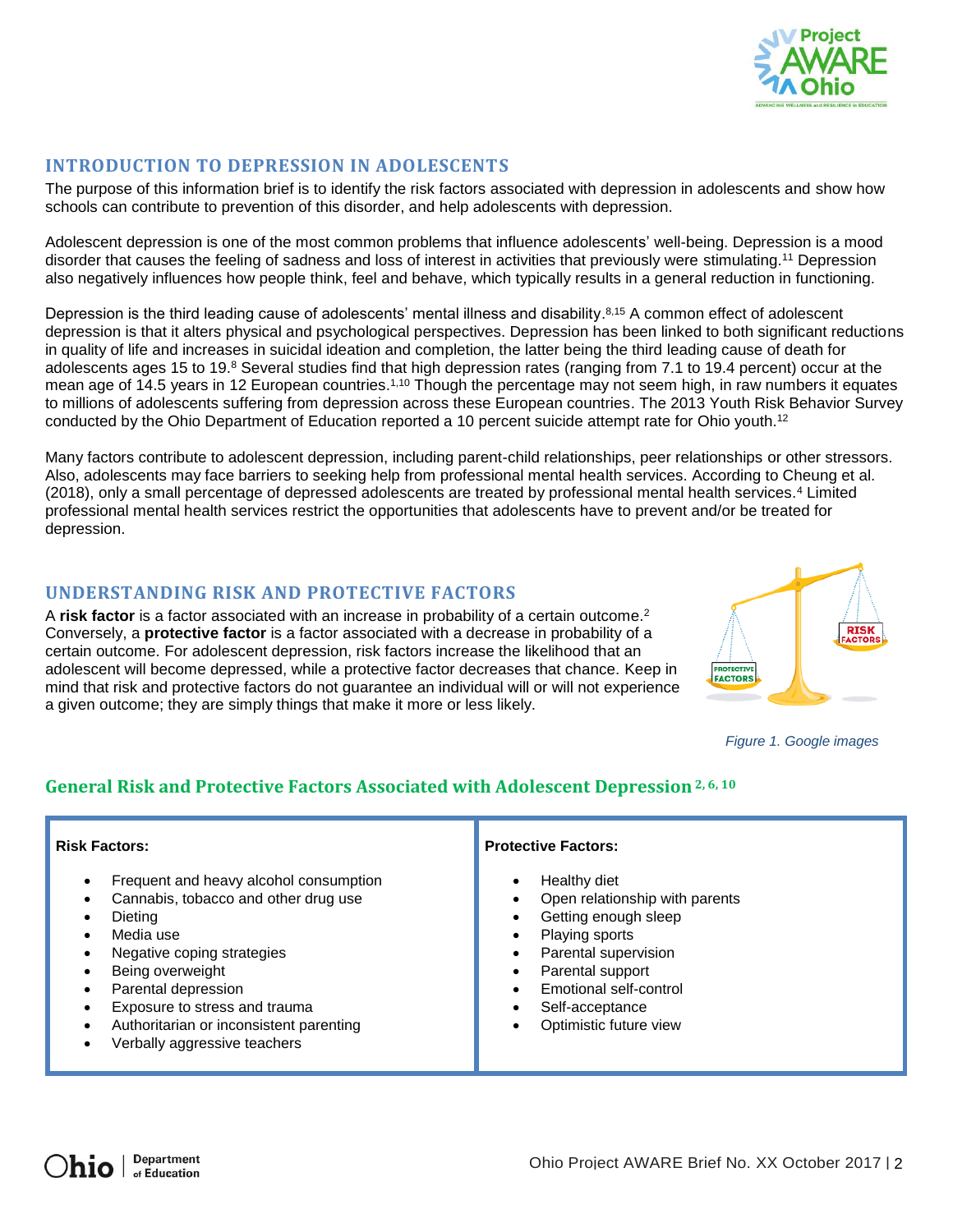

In addition, certain groups of adolescents face unique risk and protective factors associated with depression. For example, LGBTQ adolescents have the following additional risk and protective factors for depression.<sup>9</sup>

# **Risk and Protective Factors Specific to LGBTQ Youth<sup>9</sup>**

| <b>Risk Factors:</b>                                                                                                                                                                                                        | <b>Protective Factors:</b>                                                                                                              |
|-----------------------------------------------------------------------------------------------------------------------------------------------------------------------------------------------------------------------------|-----------------------------------------------------------------------------------------------------------------------------------------|
| Internalized LGBTQ oppression<br>$\bullet$<br>Stress related to hiding or managing one's LGBTQ<br>identity<br>Feeling different from the social norm<br>Parental rejection<br>Experiencing bullying, harassment or violence | Being "out of the closet"<br>Positive LGBTQ identity<br>Family and friend support<br>"Gay-straight alliance" presence and participation |

#### **HOW CAN SCHOOLS HELP?**

Because of the increased amount of contact with students, schools are the ideal setting for depression prevention and intervention programs, and many already have been implemented in school systems across the United States. The three types of interventions that have been described are universal, selective and indicated programs.<sup>3</sup>

- **Universal Programs:** Programs that target all students regardless of risk factors.
- **Selective Programs:** Programs that are aimed at students with an increased risk of depression (i.e., parental history of affective illness, and childhood experience of parental loss).
- **Indicated Programs:** Programs that are designed to target students who are already experiencing symptoms of depression. 13

A recent review of studies has shown that many programs currently being implemented in schools are effective in the short term but, unfortunately, do not show significant effects in the long term.<sup>14</sup> However, when combining Cognitive Behavioral Therapy techniques in a school setting with a parental component, students showed a significant reduction in symptoms even one year after the intervention.<sup>7</sup> These techniques show promise and should continue to be used in the school setting to reduce adolescent depression.

The majority of the reviewed school-based interventions show small-scale effectiveness in reducing or preventing mental disorders in adolescents.<sup>5</sup> Therefore, the programs that do show promise for reducing or preventing depression should be continually implemented in order to study and understand their effectiveness over time.

#### **CONCLUSION**

Adolescent depression is a concern, globally, due to some unique transitions youth face as they transition into and through this period of life. Depression is a critical factor in suicide, which is the third leading cause of death in adolescents ages 15 to 19. Some adolescents are more at risk for depression than others, and schools should take care to recognize these risks and mitigate them when possible. For example, adolescents with depressed parents, adolescents who diet, and adolescents who use drugs and alcohol are more likely to become depressed.

More research is needed to enhance and better understand the effects of school-based interventions for depression in adolescents. Specifically, research can investigate the long-term efficacy of school-based interventions. Additionally, more evaluation research can examine how current intervention programs could be improved. The interventions that have been proven to work long term should continue to be implemented in schools, as they would serve as extremely strong protective factors, making them very important in helping to combat the growing prevalence of depression in adolescents. School-based prevention and treatment of adolescent depression could save lives.

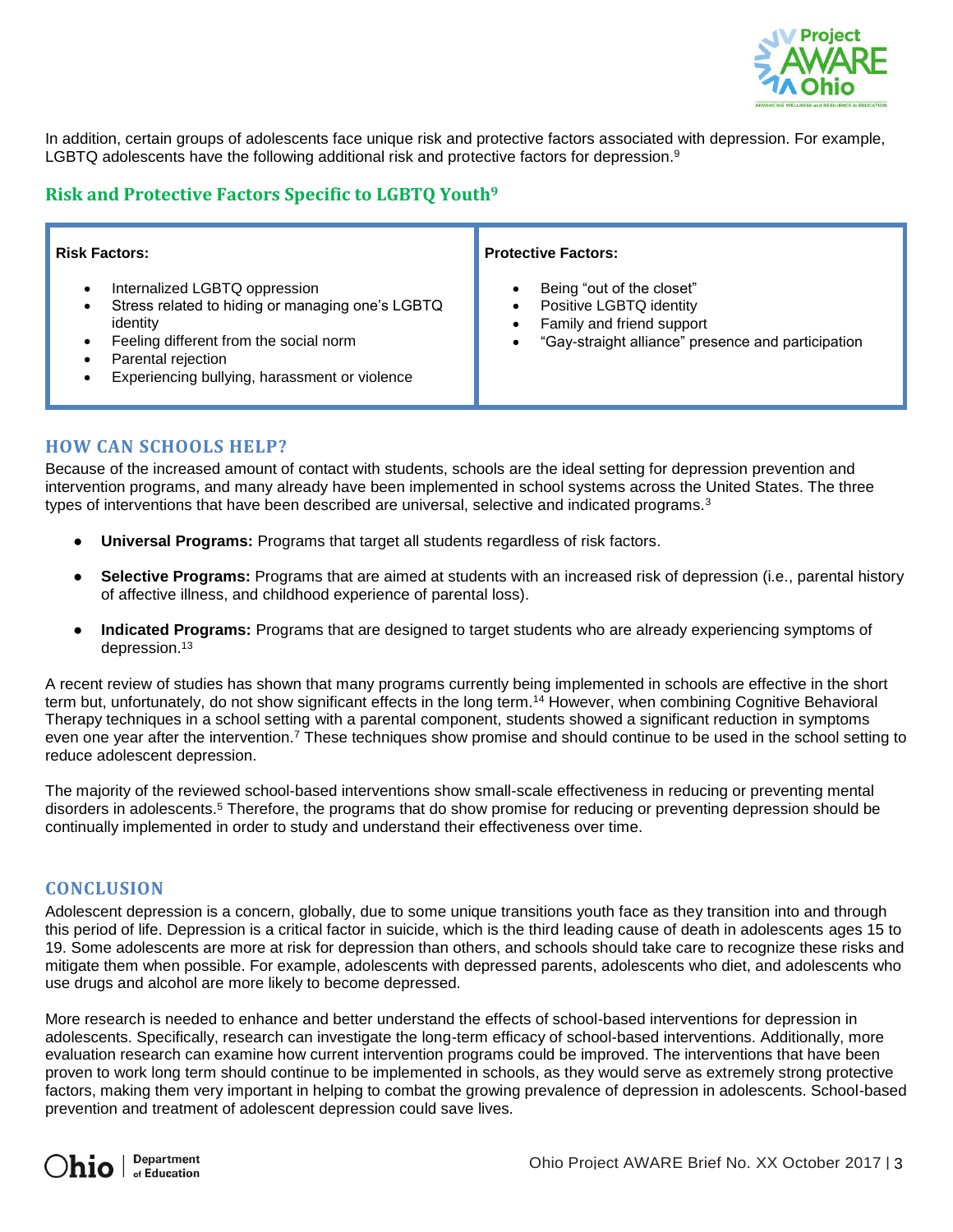

### **RESOURCES FOR ADULTS WORKING WITH DEPRESSED YOUTH**

The following are online resources that parents, educators or any other adults working with depressed youth may find useful.

- **Erika's Lighthouse - A Beacon of Hope for Adolescent Depression:** Erika's Lighthouse works to educate school communities on teen depression, eliminate the stigma associated with mental illness and empower teens to take charge of their mental health.<http://www.erikaslighthouse.org/>
- **HelpGuide:** This is a guide to inform and educate families and friends about how to provide useful help to a loved one suffering from depression. The HelpGuide goes over six firm rules to follow to achieve success when helping a loved one but, at the same time, staying emotionally stable. [https://www.helpguide.org/articles/depression/helping-a](https://www.helpguide.org/articles/depression/helping-a-depressed-person.htm)[depressed-person.htm](https://www.helpguide.org/articles/depression/helping-a-depressed-person.htm)
- **iFred (International Foundation for Research and Education on Depression):** iFred's mission is to shine a positive light on depression and eliminate the stigma associated with the disease through prevention, research and education. Its goal is to ensure 100 percent of the 350 million people affected by depression seek and receive treatment. <http://www.ifred.org/>
- **Anxiety and Depression Association of America (ADAA):** ADAA is an international nonprofit organization dedicated to the prevention, treatment and cure of anxiety, depressive, obsessive-compulsive and trauma-related disorders through education, practice and research. There are links to resources specific to children and adolescents. <http://www.adaa.org/living-with-anxiety/ask-and-learn/resources>